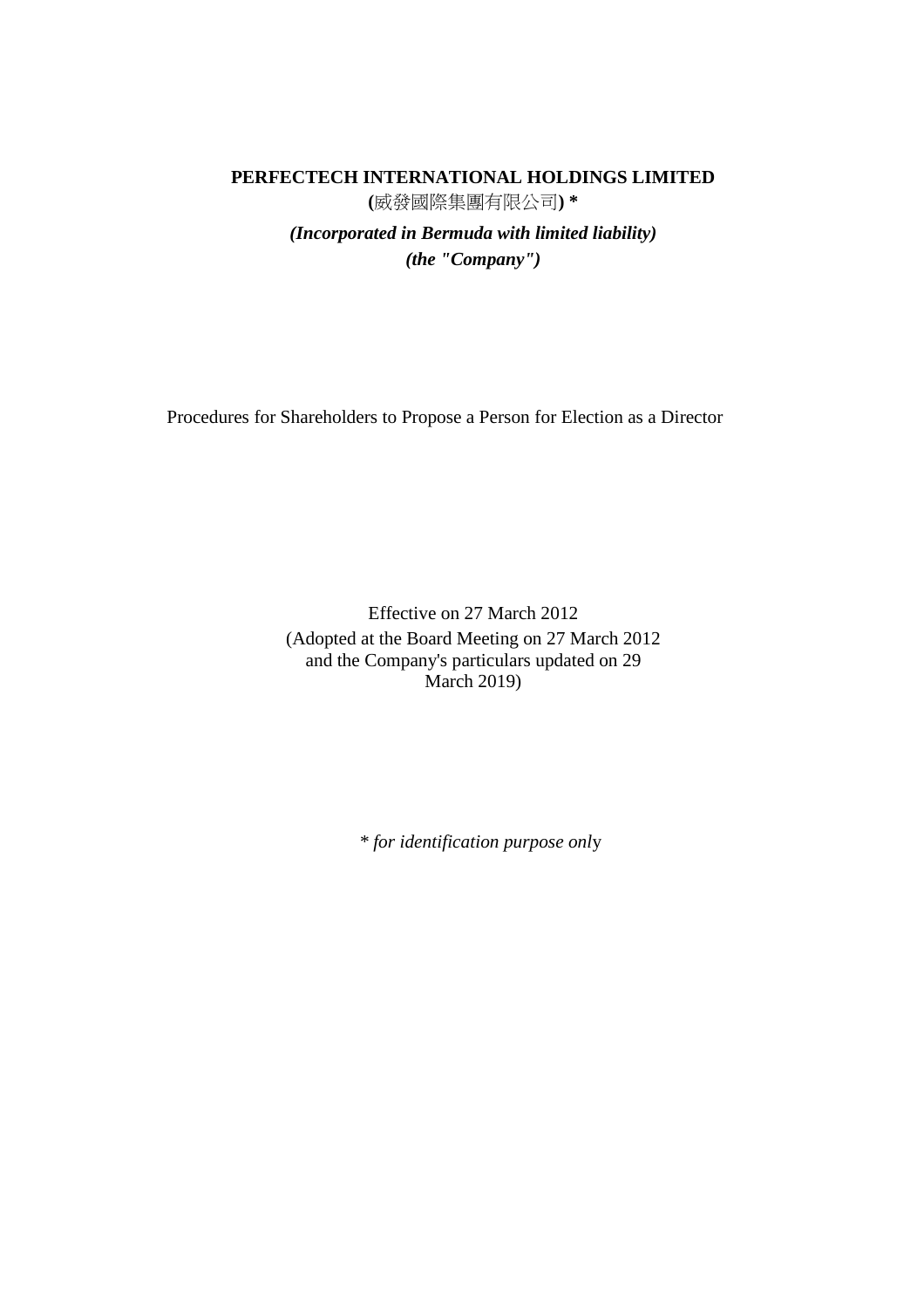## **NOTICE**

If any shareholder of the Company ("Shareholder") wishes to propose a person other than a retiring director of the Company for election as a director of the Company at any general meeting, a notice signed by the Shareholder (other than the person to be proposed) duly qualified to attend and vote at the meeting for which such notice is given of his intention to propose such person for election and also a notice signed by the person to be proposed of his willingness to be elected shall have been lodged at the principle office of the Company in Hong Kong at 15/F, Sun Hing Industrial Building, 46 Wong Chuk Hang Road, Aberdeen, Hong Kong provided that the minimum length of the period, during which the aforesaid notices are given, shall be at least seven (7) business days and that the period for lodgement of such notice(s) shall commence no earlier than the day after the dispatch of the notice of the general meeting and end no later than seven (7) business days prior to the date of such general meeting.

To accommodate any possibility that a Shareholder may send a notice for nominating a director, the Company will try its best endeavour to give at least 25 business days' notice for convening a general meeting at which election of a retiring director is to be considered.

In order not to adjourn the general meeting and to ensure Shareholders have sufficient time to receive and consider the information of the nominated candidate(s), in case a Shareholder wishes to propose any person (other than a retiring director of the Company) as a director of the Company, he is urged to send the required notices as early as practicable, preferably no later than fourteen (14) business day before the date of such general meeting so that a supplemental circular containing information of the candidate(s) proposed by Shareholders can be despatched to Shareholders no later than ten (10) business day prior to the date of such general meeting.

## **REQUIRED INFORMATION OF THE CANDIDATE(S) NOMINATED BY SHAREHOLDERS**

In order to enable Shareholders to make an informed decision on their election of directors, the Nomination Notice should be accompanied by the following information of the nominated candidate(s):

- (a) full name and age;
- (b) positions held with the Company and/or other members of the Company's group of companies (if any);
- (c) experience including (i) other directorships held in the past 3 years in public